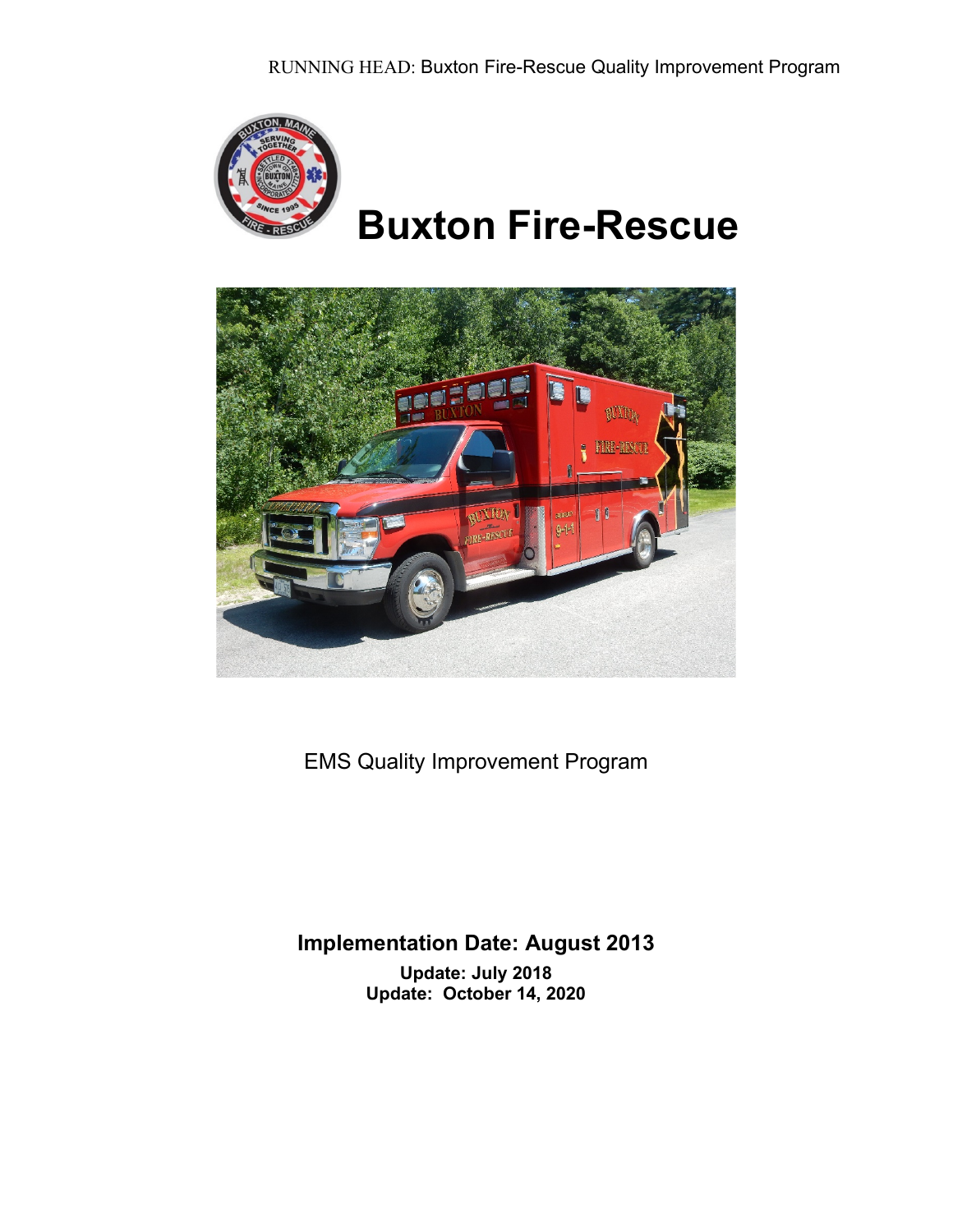Buxton Fire-Rescue is a combination paid/on-call department delivering fire, emergency medical services (EMS), and specialized rescue services to the Town of Buxton and its mutual and automatic aid partners. The department operates from three stations. Each of the two ambulances are Licensed to provide basic emergency medical care and are permitted and equipped to provide Paramedic medical care.

The department is staffed 24hrs a day with a minimum of two employees. Ideally one of these emergency responders is trained at least at the entry level firefighter and paramedic license level and the other is trained at least at the entry level firefighter and basic EMT license level or above, most are certified and/or qualified with more specialized training (e.g. PHTLS).

Buxton Fire-Rescue has developed this plan to articulate the process that will be used to monitor and improve upon the quality of pre-hospital patient care, of all patients utilizing Buxton Fire-Rescue's EMS service.

#### **Mission Statement**

Buxton Fire-Rescue is dedicated to providing quality prehospital emergency medical care to the residents and visitors of Buxton. Our highly trained providers of advanced and basic life support strive to provide the most effective and compassionate care to every person they encounter by working collaboratively with our local hospitals and regional and state regulators to maintain the highest level of training, evaluation and operational readiness.

#### **Authority**

Buxton Fire-Rescue (BFR) is the primary licensed provider of Emergency Medical Services within the Town of Buxton and provides emergency medical response to its mutual and automatic aid partners within the southern Maine Region.

The following program has been created to satisfy requirements of the licensing authority Maine Emergency Medical Services (Maine EMS) to create and formally maintain a written quality assurance/quality improvement (QA/QI) program. This program must evaluate pre-hospital care rendered to users of Buxton Fire-Rescue's EMS system.

The information reviewed during QA/QI is often protected health information (PHI). Members of Buxton Fire-Rescue's QA/QI Committee and members of the Regional QA/QI Program are allowed by Section 164.512(d) of Maine EMS Law to review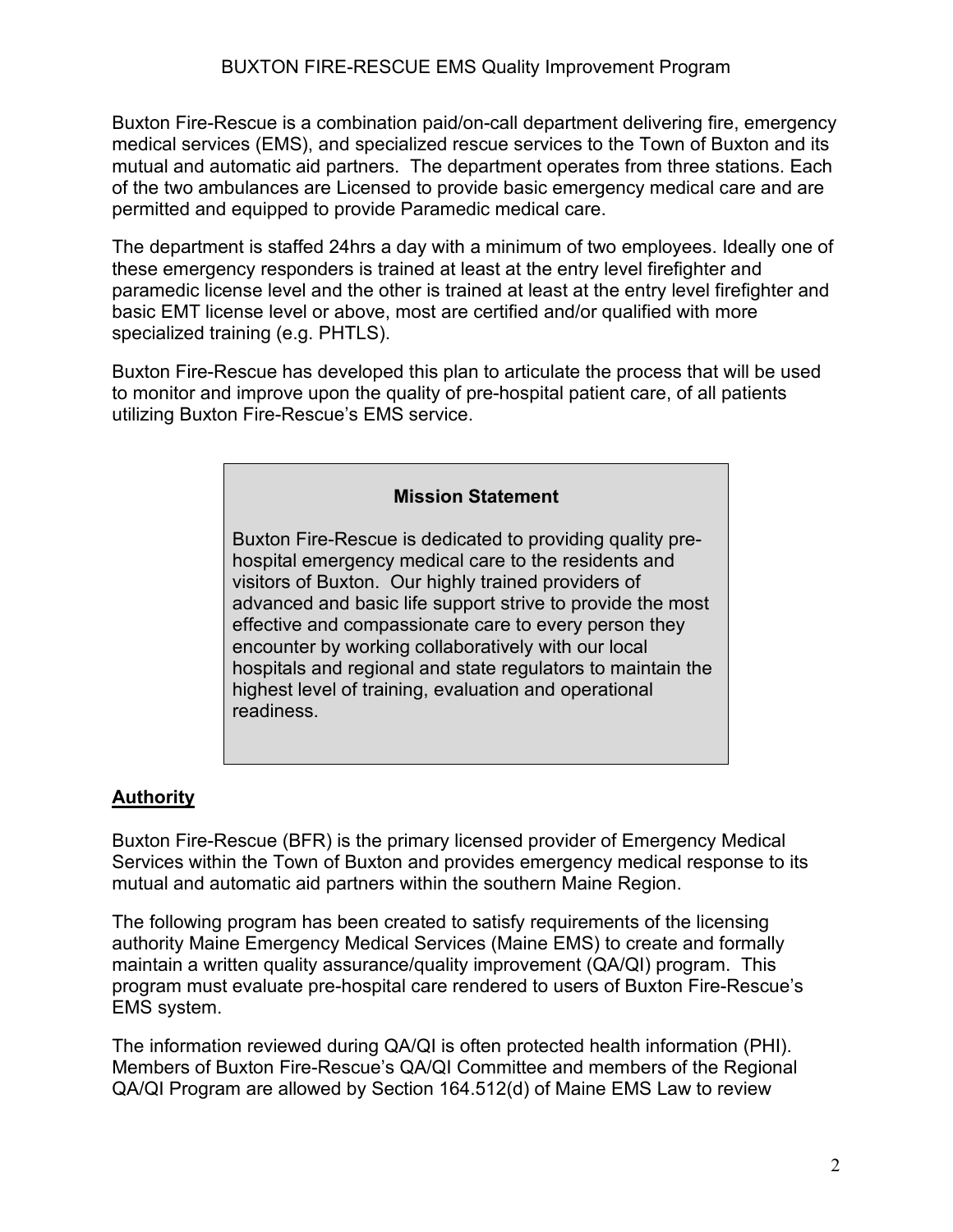information mission critical to completing local or regional QA/QI requirements. The law "*permits covered entities to disclose PHI to a health oversight agency for certain functions including quality assurance/improvement – and the Maine EMS Protocols require all EMS providers to participate in the Regional and State QA/QI programs".*

## **QA/QI Committee**

The Buxton Fire-Rescue EMS Division has identified the need for a complete and thorough quality assurance and quality improvement system. The system is built understanding that not one person can complete QA/QI of all emergency reports completed by a service over any course of time. Buxton Fire-Rescue has identified a need for the use of a local QA/QI Committee made up of the following members:

- Chief of Department responsibility may be delegated
- Deputy Chief; EMS Division (Chairperson)
- EMS Division Captain Paramedic
- Private Advanced EMT,
- Private Basic, Advanced EMT, Paramedic,
- Service Medical Director

The name of the committee will be the *QA/QI Committee*; and will be further referred to as the committee. The committee will have responsibility at the local level to review patient care reports (PCR) completed during or after treatment within Buxton Fire-Rescue's EMS system.

## **Confidentiality of Proceedings**

All proceedings, documents, and discussions of the committee are confidential pursuant to Maine EMS law and rules/laws regulating PHI including but not limited to HIPPA rules of patient confidentiality.

Data collected specific to personnel within the Buxton Fire-Rescue Department, shall only be exchanged between the provider and the committee. PHI or PCR's may be accessed by the provider, or the committee; as well as the regional or state QA/QI committee or representative(s) as outlined in EMS law and/or local rules/policies.

All committee members or personnel reviewing/receiving PHI or PCR information must sign a confidentiality statement prior to viewing the information. State/Regional QA/QI representatives need not complete local confidentiality sign off's as they have already been completed at the State/Regional level within the EMS System.

## **Why QA/QI**

The Buxton Fire-Rescue QA/QI program will monitor, review, evaluate, and subsequently improve the delivery of pre-hospital care within Buxton Fire-Rescue The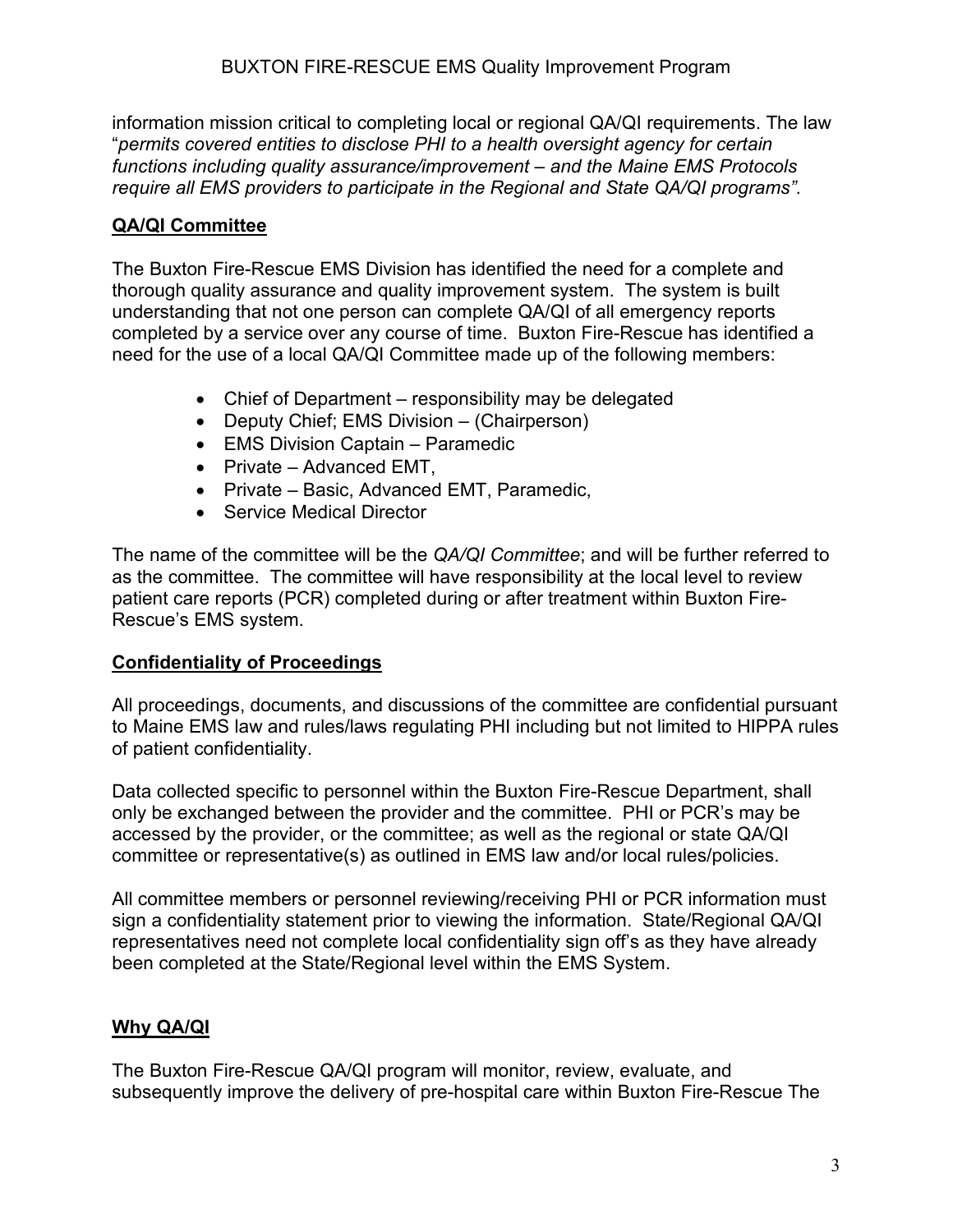plan is designed to create a consistent approach to facilitate attainment of the key EMS quality objectives based on input from providers and customers. These objectives include:

- Assuring the level of patient care is consistent with policies, protocols and accepted standards of care
- Evaluation and improvement of system-wide performance
- Assignment of responsibility for monitoring and evaluating activities
- Identification of important aspects of out-of-hospital care
- Collection, analysis and dissemination of data from dispatch to discharge
- Communication of relevant quality improvement information system-wide
- Promotion of appropriate utilization of EMS resources and services
- Cultivate standardization of the quality improvement processes

#### **Identified QA/QI review**

This document defines areas of focus for the committee to review as it relates to the entirety of the Buxton Fire-Rescue EMS system. The areas are the following:

- Personnel
- Equipment and Supplies
- Documentation
- Clinical Care and Patient Outcome
- Skills Maintenance, Competency and provider education
- Transportation to the medical facility
- Local receiving healthcare facilities
- State/Regional QA/QI indicators

The committee may utilize feedback from tools such as customer satisfaction surveys. This feedback may help identify strengths and weaknesses of the Buxton Fire-Rescue EMS system, resulting in changes based on evidence rather than hunches or "gut feelings."

The committee will utilize data gathered by PCR review to formulate local training schedules and/or programs. A successful training program will utilize and benefit from an effective QA/QI program in many ways. Procedure performance indicators can be designed and measured at regular intervals (ie: intubation).

The QA/QI program may measure frequency of procedures and then base EMS training needs on the skills performed infrequently.

## **Process**

The QA/QI process will provide critical feedback and performance data based on standards within the Buxton Fire-Rescue EMS system. Components of identified QA/QI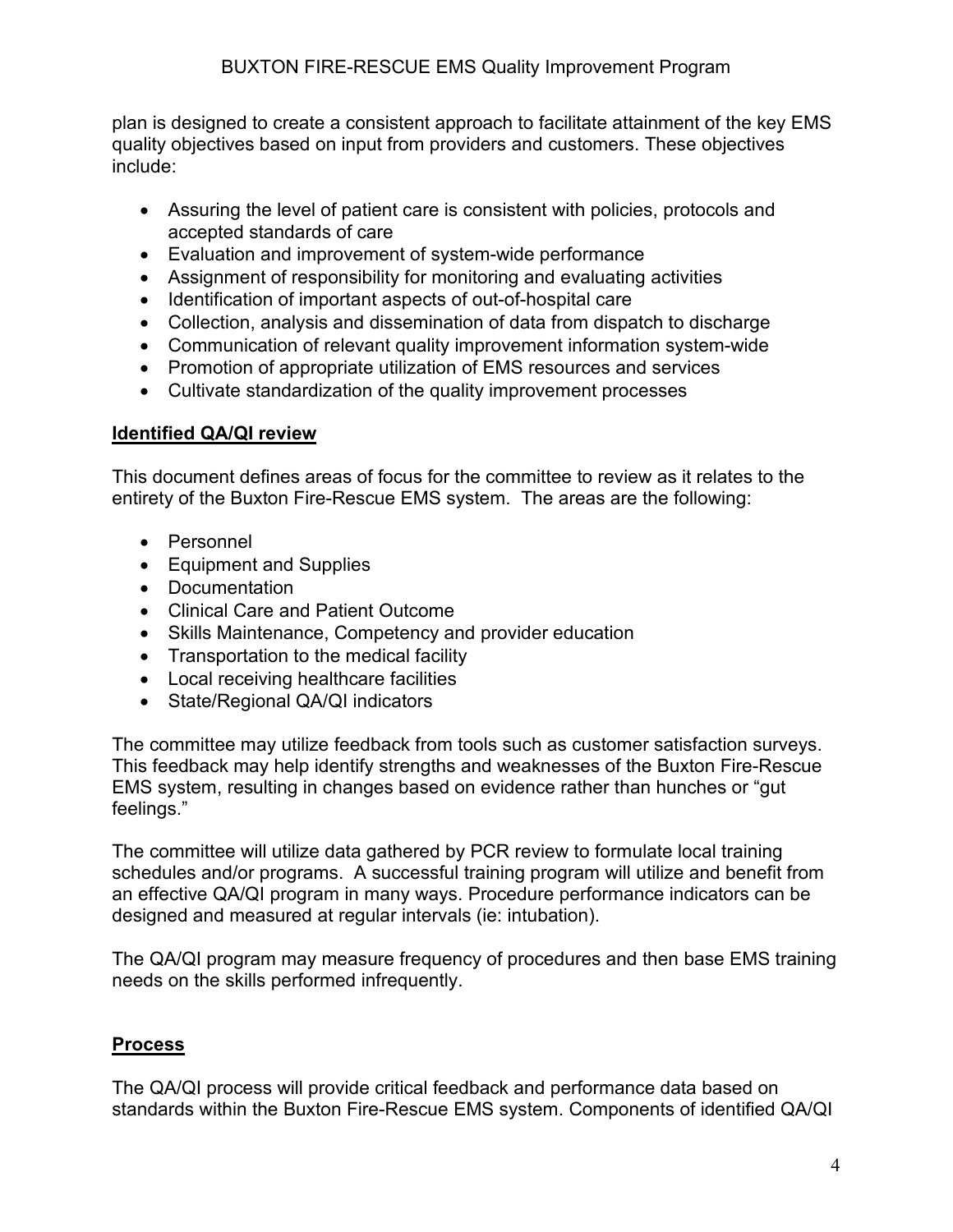process will include the following parts:

- Identify issue(s)
- Measure data to validate and quantify the issue(s)
- Analyze the data and symptoms of the issue(s) to determine the root cause
- Develop and implement a plan of action through education or policy/process revision
- Measure and monitor the results providing feedback
- Continuous monitoring of the implemented education program ensuring positive service outcome

### **EMS Provider Feedback**

The committee is responsible for receiving and giving feedback to the department's EMS providers. Feedback should be both positive and "needs improvement" feedback to the provider. If after reviewing a PCR, the committee feels further review of the PCR is needed, the Regional QA/QI program will be requested to complete the further review.

The committee will utilize the mail system within the State of Maine MEFIRS program to deliver messages regarding PCR review. This system will be utilized to keep all run information confidential and under the security of an EMS providers license number and password to the online reporting system. The MEFIRS is the system in which hospitals, Regional QA/QI program and the department's billing service access online run reports, for certain PHI and billing information utilization.

The MEFIRS system automatically notifies the providers through electronic mail and system notification of a reviewed PCR, for their immediate review. The provider shall review comments from the committee within 14 days of receipt.

PCR review will be completed at least once every month starting in August 2013. The meeting of the committee will be scheduled as needed and may not be required to complete the QA/QI process. Members of the committee may use online methods to view PCR's for subsequent review.

## **QI Activities**

QI activities are comprehensive in their scope and encompass many strategies. They utilize a number of approaches and models of problem solving and analysis. These activities, while distinct, are inter-related and address clinical and system issues from three perspectives:

- **Prospective:** Working proactively to mitigate issues before they occur.
- **Concurrent**: Assessing issues and addressing them as they happen.
- **Retrospective:** Examining the data we have collected to provide additional insight into the efficacy, effectiveness and efficiency of the Buxton Fire-Rescue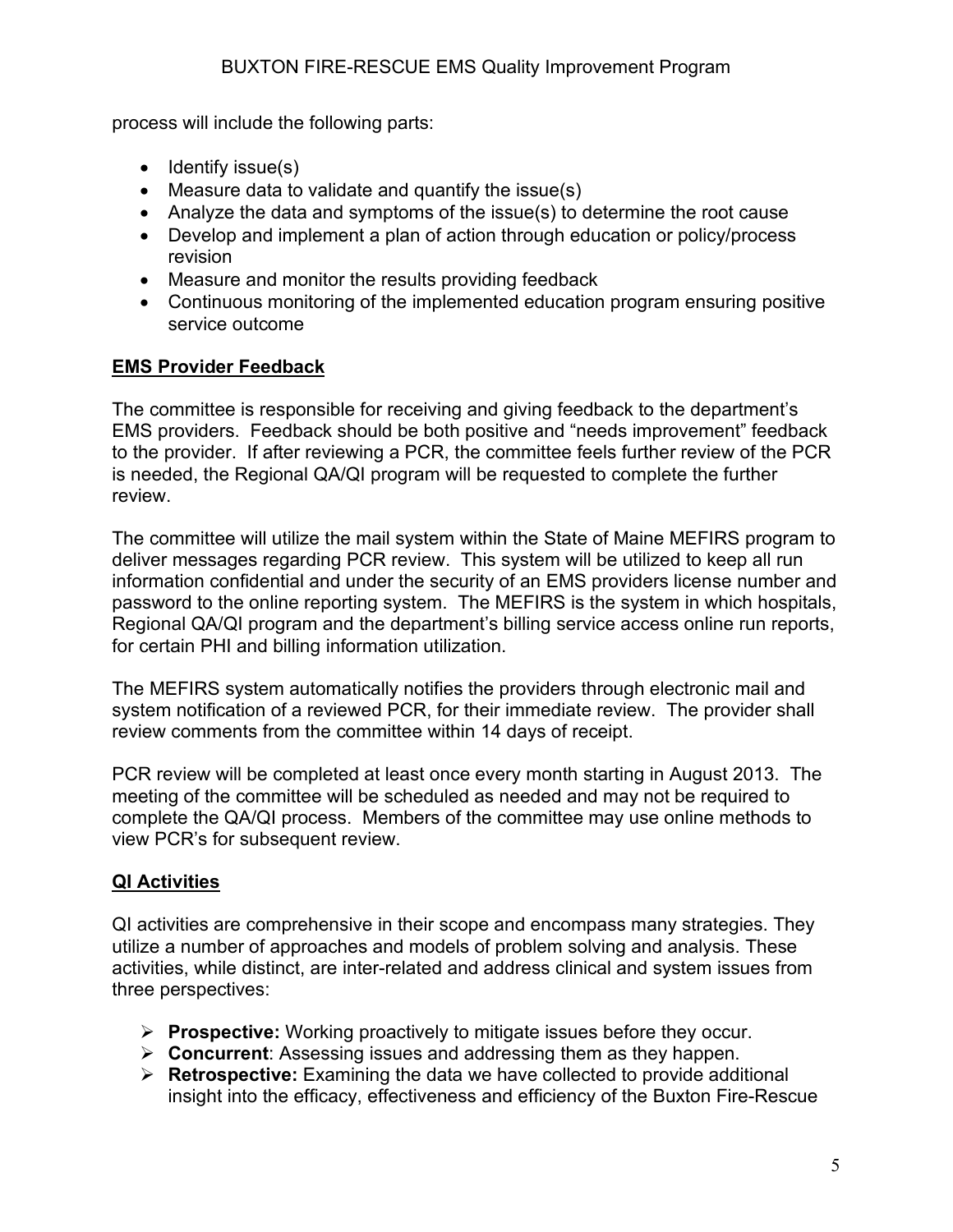EMS system.

### QI activities may include but are not limited to the following:

- **Provider Recognition –** the QI program will regularly recognize the efforts made by providers, to promote high quality patient care.
- **Data Collection and Analysis -** The collection of data allows the committee to identify frequency, trends, improvements, declines and other areas that are actionable.
- **Customer Satisfaction -** Surveying customers is similar to being graded on performance.
- **Patient Care Report (PCR) Reviews -** PCRs are a valuable source of information of the quality of patient care delivery and data trends.
- **Skill Maintenance**  QI analysis can identify skills or procedures are deficient or not performed on a frequent basis. These skills should receive performance review and testing.
- **Continuing Education (CE) –** covers regulatory and mandated training as well as educational needs as a result of QA/QI findings
- **Protocol and Procedure Review**  Regular timely review of treatment protocols is imperative. Review is important to update medical procedures and apply new rules and regulations that may affect patient care.
- **Generating Activity Reports -** Activity reports are summaries of various measurable events that can be based on the Buxton Fire-Rescue EMS system. These reports can be used to establish trends, consistencies and rates of proficiency. These reports can help to establish training needs or identify the need for system changes.
- **Benchmarking -** comparison of a system's performance statistics against the national, state, regional or locally established performance levels.
- **EMS Event Review Process -** Issues or concerns can come from a variety of sources and may be clinical, operational or both. Buxton Fire-Rescue events are to be reviewed and the characteristics of the events measured and analyzed for improvement of the Buxton Fire-Rescue EMS system. If a provider or department member(s) observes what appears to be inadequate/poor patient care practices, or an area that can be improved upon they should first address the provider. If further intervention is needed they should contact an officer of the Buxton Fire-Rescue EMS Division for further follow up.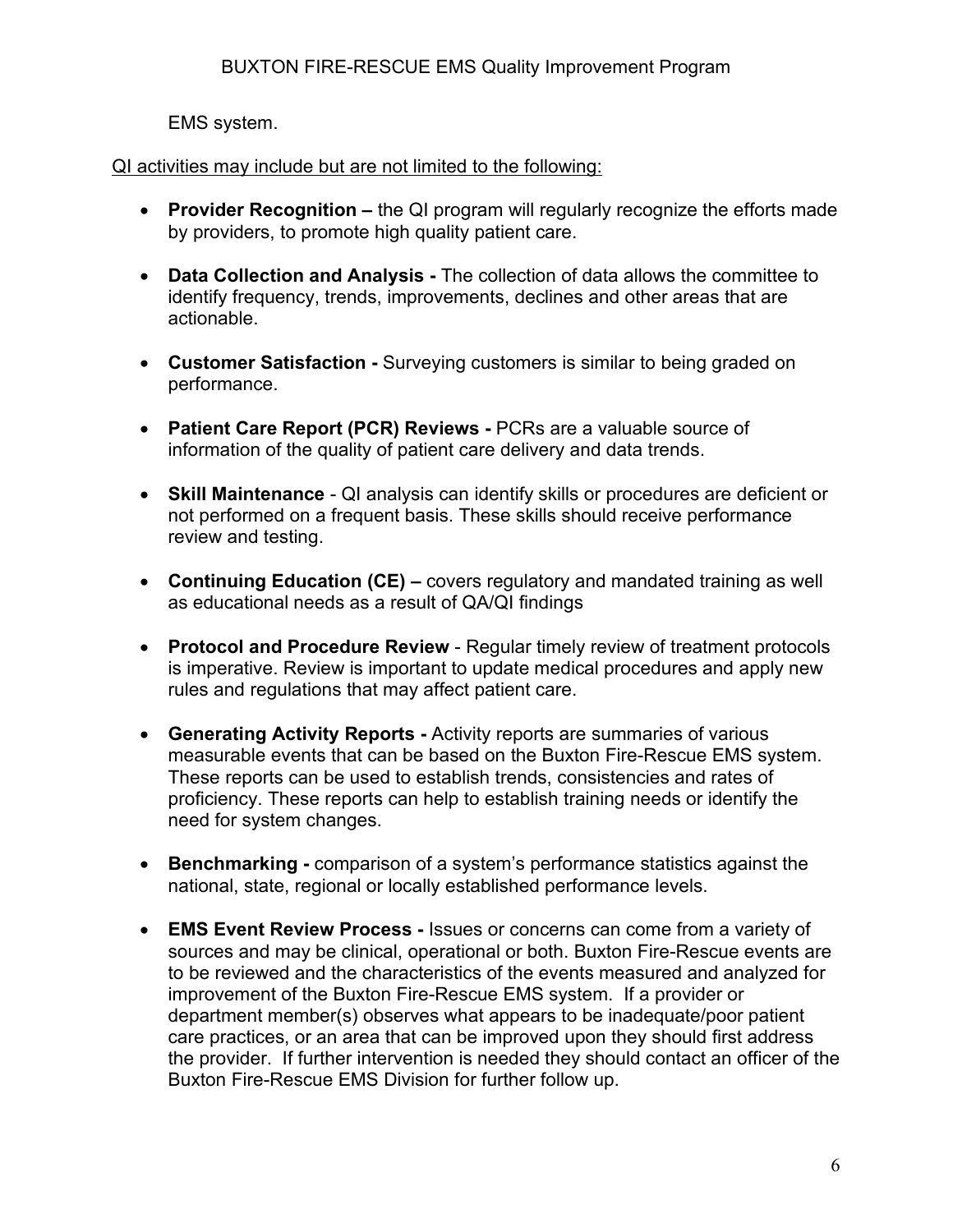• **Equipment/Technology Evaluation -**The committee plays an important role in creating processes to objectively evaluate and analyze new gear, equipment and technology.